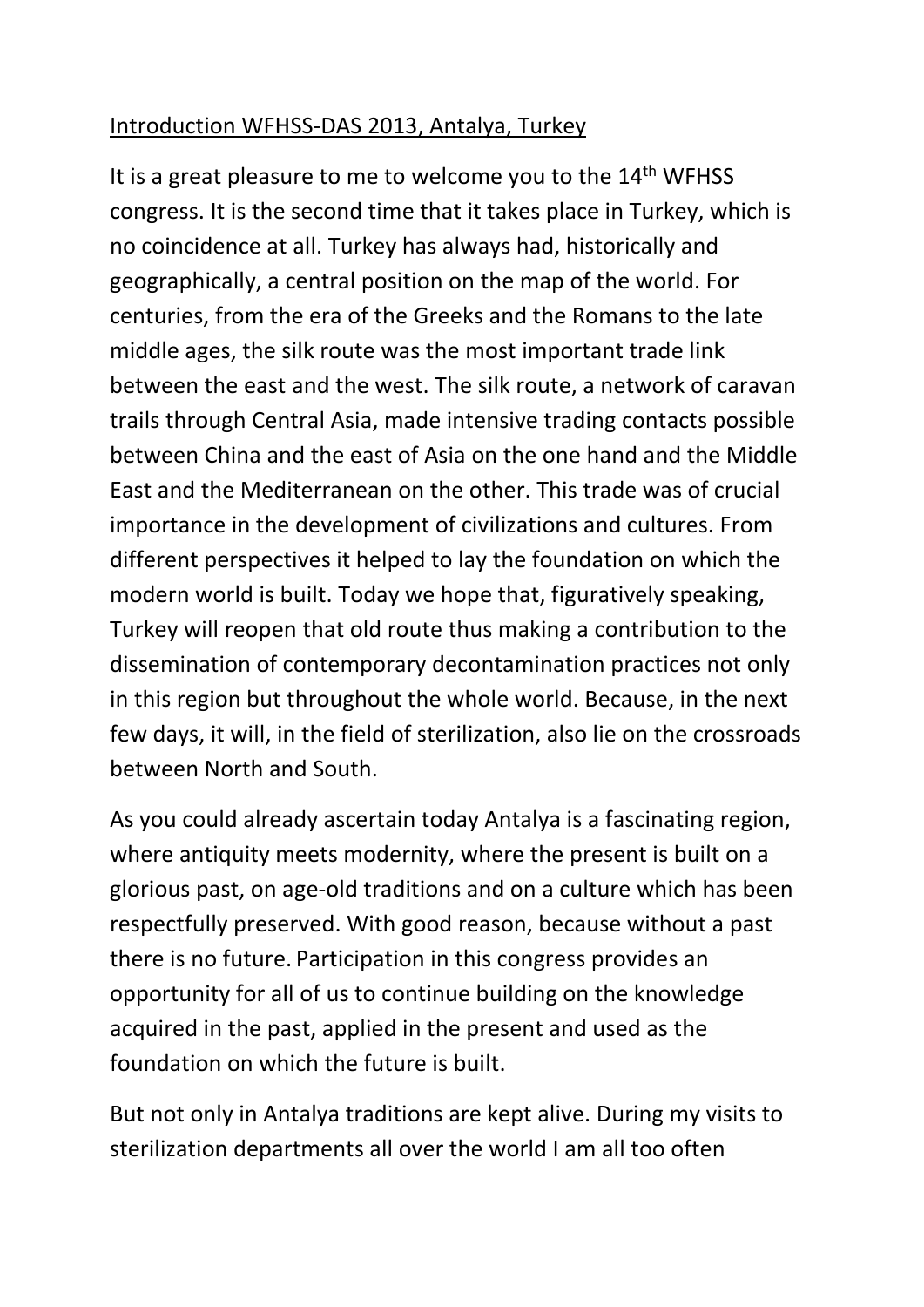confronted with practices which are based on oral communication, traditions, rituals and habits. But oral communication is unreliable, traditions are often fixed in stone, rituals provide a false sense of security and habits do not provide added value. Indeed, overreliance on the traditional ways of doing things puts a brake on the development of the CSSD and prevents it from making the transition to the 21<sup>st</sup> century, definitely and irrevocably. The CSSD, as an important facility department in the hospital, has to be open to change but also has to be flexible enough to adapt to a rapidly evolving hospital environment. Only in this way can it continue to play its crucial role and keep on functioning at the highest possible level. In sterilization too innovation, productivity and competitiveness form a golden triangle whose outline defines the mission of the CSSD which is, by providing a medical device which meets high quality standards, to support and to help the provider of care to deliver quality in care.

Therefore we must dare to make the transition to a rational sterilization practice. This is nothing but an evidence based practice (EBP). The principle of EBP has been applied for ages in the medical sector under the banner of Evidence Based Medicine. If we consider "sterilization" to be a fully-fledged, independent not only technical but also scientific discipline – I trust that I don't have to convince anybody in the audience that this is indeed the case – we should apply this principle without hesitation and systematically to sterilization, our area of expertise. It guarantees the rational use of the available means with the ultimate aim of providing high quality care, which means the highest possible quality given the level of knowledge we have reached, and this in the interest of the patient.

In contrast to the "state of art", a rather utopian approach, EBP is a practice oriented concept. Its implementation is based on realism as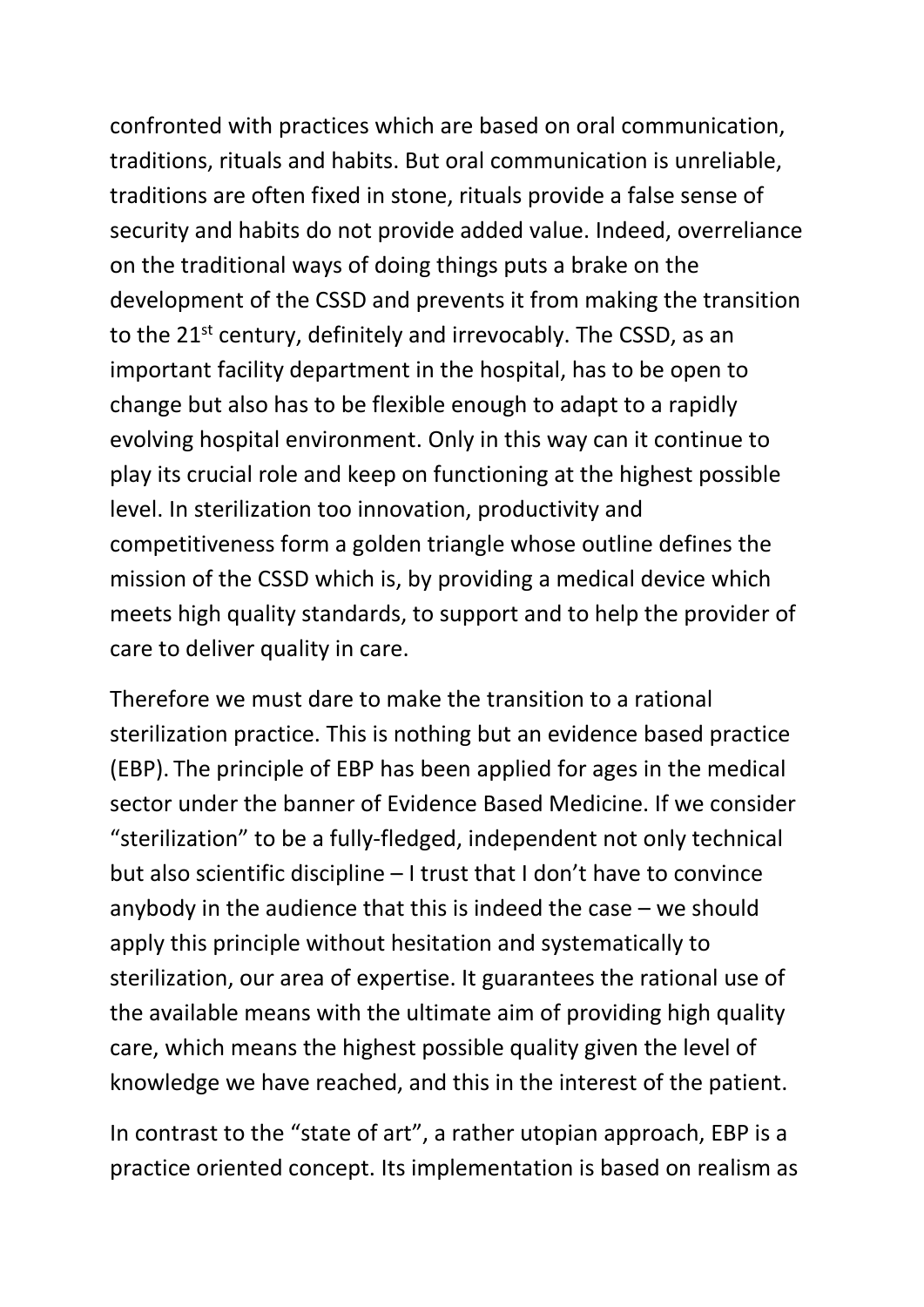it takes the differences between departments into account. Indeed the available means are not always the same; nor are the knowledge and expertise of the sterilization professional. The EBP concept is thus better suited to deal with the real world of sterilization. But at the same time it empowers the members of staff by making them responsible for their own level of knowledge and for updating and upgrading that knowledge.

The above is at the same time a proof ad absurdum that the WFHSS is not that important. The World Forum is not a goal on itself and can never become one. The national societies are much more important because they have close ties with the local departments. The latter, in other words all of you, are of crucial importance. All of you are playing a title role because without you it would be impossible of turning theory into practice. This is the most important phase in the whole process because if we do not succeed in bringing about change on the shop floor, the existence both of a national society and of the WFHSS is useless. The extent to which you succeed in transferring theory into practice will determine the success of the national societies and of the WFHSS.

The principal task of the World Forum is to support the national societies and to allow them to join forces in order to define and to give shape to the future of sterilization. That is the reason why we do our utmost to provide help with the setting up of national associations in countries where these do not yet exist.

In addition, a uniform basis for training courses in different countries should be developed. This also means that courses which meet the norms of the world body are given an official seal of approval. Furthermore additional steps have to be taken to have the job of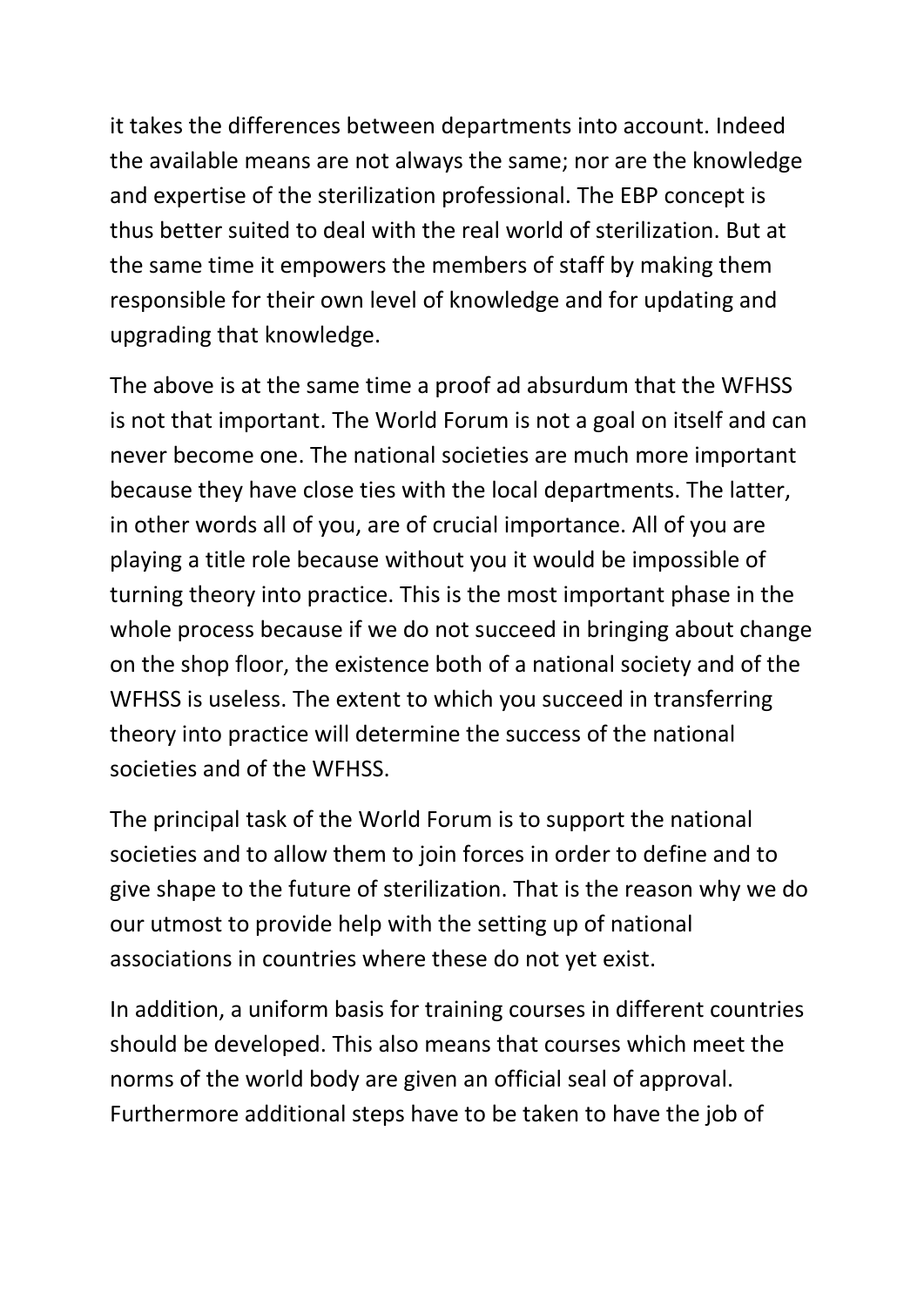sterilization professional officially recognized and scientific research has to be stimulated.

The WFHSS should not get lost in red tape but has to be transformed into a scientific, dynamic and flexible organization where professionals working in sterilization departments and in companies collaborate in order to achieve better sterilization practices.

Finally I would like to thank DAS and more in particular its president Murat Gunaydin and his collaborators not only for what you can see and experience at the moment, namely the perfect location and organization of the congress but also and even more for all that you cannot see. I'm referring to the changes which have taken place during the previous 8 years in all sterilization departments in Turkey. Thanks to the training efforts of the local association an awareness came into being that has led to a revolutionary turnaround in sterilization. It crystallized in the modernization of lots of departments. Of course this would not have been possible without the commitment of all the members of staff involved and without the constructive support of the Ministry of Health.

I trust that other societies will follow this example because this can bring about progress on a global scale by ensuring that the mission of the world forum is realized: to see to it that every patient is treated with a medical device of the highest possible quality.

Within this context we will present at this congress the first step of EBP: knowledge based on scientific research. We trust that it leads to progress. A conditio sine qua non to make EBP succeed is that the results of scientific research are implemented fully and systematically. This requires an open mind, sufficient self-confidence, knowledge but especially courage, the courage to leave the old, welltrodden paths and to venture onto new roads. Or as Ataturk, whose